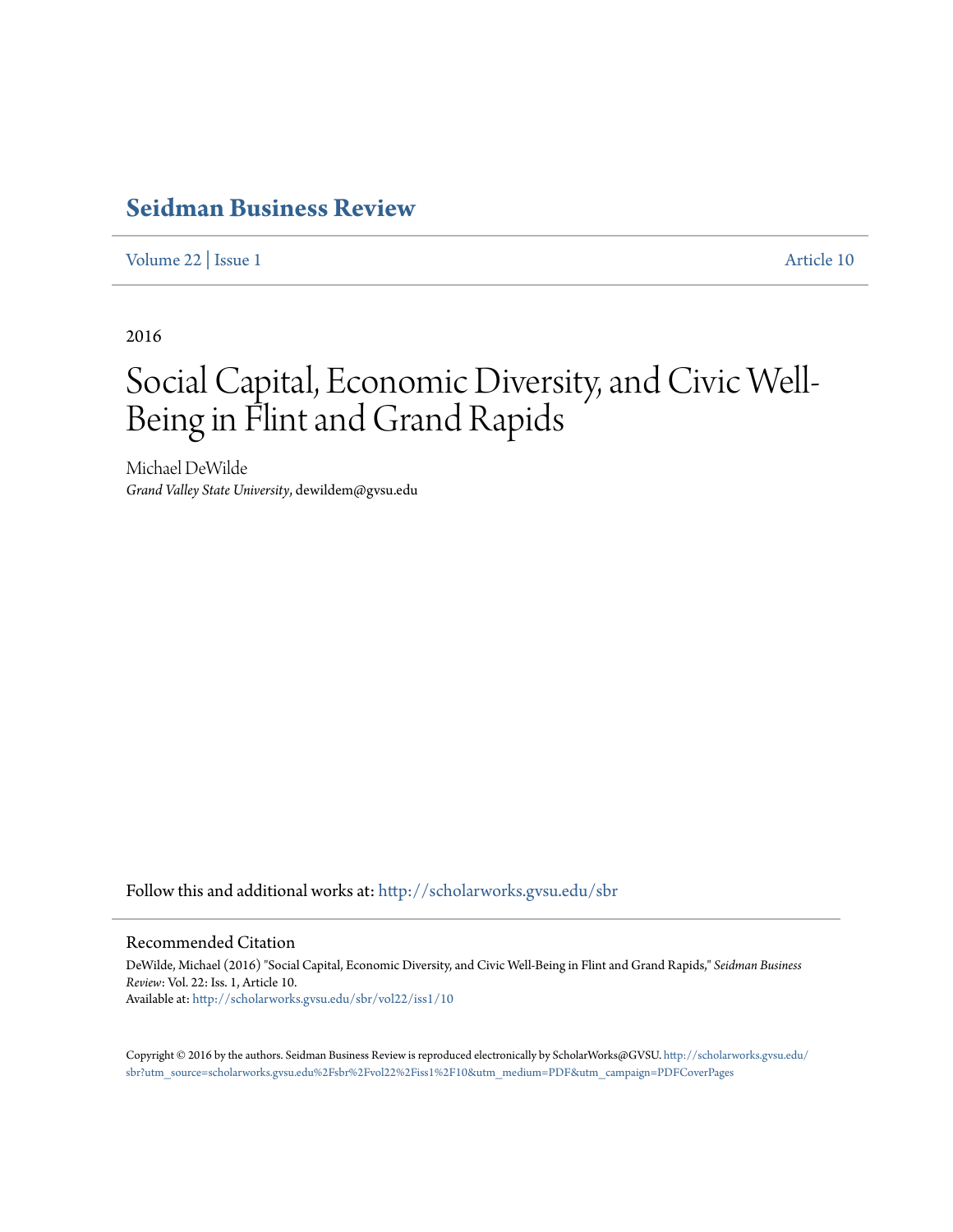# **Social Capital, Economic Diversity, and Civic Well-Being in Flint and Grand Rapids**



**Michael DeWilde, M.T.S.**

**Director, Koeze Business Ethics Initiative, Seidman College of Business Associate Professor of Philosophy, Grand Valley State University**

**N**ot quite 70 years ago, even as it was clear Flint paid higher wages with better benefits and attracted more workers to its thriving General Motors plants, noted American sociologist C. Wright Mills and economist Melville Ulmer argued in a 29-page

study commissioned by a 1946 congressional sub-committee that "small-business cities provided for their residents a considerably more balanced economic life than did bigbusiness cities." Looking at a broad range of measures, they concluded that "the general level of civic welfare was appreciably higher in small business cities," and that the difference between the better life to be had in the smallbusiness cities versus the large-business cities was due largely to their "industrial organization," to the effects of a "dominant big-business on one hand and the prevalence of small businesses on the other." The economic landscape of the "small business" cities was simply better balanced.

Neither Flint nor Grand Rapids was named in the study as such, but in the 1990s they were revealed to be two of the six paired cities Mills and Ulmer looked at for their work. It may be an article of faith now that "economic diversity" is a key to a thriving regional economy, but their conclusions would not have been obvious to many at the time. In 1950, Flint was named the "happiest city in Michigan," for example, and paid its workers 37% above the national average. For job security and for upward mobility, Flint was hailed by many to be the "epicenter of the American Dream," and seemed to have a number of advantages over a place like Grand Rapids. Everyone knows—or thinks they know—the story of how Flint came to fall on hard times, but what the Mills piece does is ask us to look again (and again) at what it is that gives cities and regions long-term advantages when viewed through the lenses of business activity, civic well-being, immigration patterns and integration, educational opportunities, civic institutions, tax structures, philanthropy, and the like. Why did Mills come to be convinced that a place like Grand Rapids, with its mix of small- to medium-sized businesses, was faring better than the birthplace of General Motors, which, while successful by any measure in 1946, was still a decade away from its heyday? And what lessons from the past and present can help decide how to best plan for the future?

Mills and Ulmer, in brief, conclude that "big-business cities"—cities or regions that are dominated by one or two major industries or companies—suffer from (1) instability of employment and wages; (2) a deficit of retail facilities; (3) a larger income gap between the few very rich and the poor; (4) poorer scores when measuring health, housing, education and recreation, among other items; and finally, (5) the corrosive economic and civic effects of the "absentee-owner phenomenon," as major stockholders and senior leaders often live elsewhere (Figure 1).



In setting out to revisit some of these factors, it was not our intent to "disparage" Flint while "elevating" Grand Rapids. It is true that currently Grand Rapids is experiencing growth and a level of prosperity not matched by Flint, but that hardly means GR is without its challenges or Flint without its bright spots (Flint's water issue, while related, deserves and is getting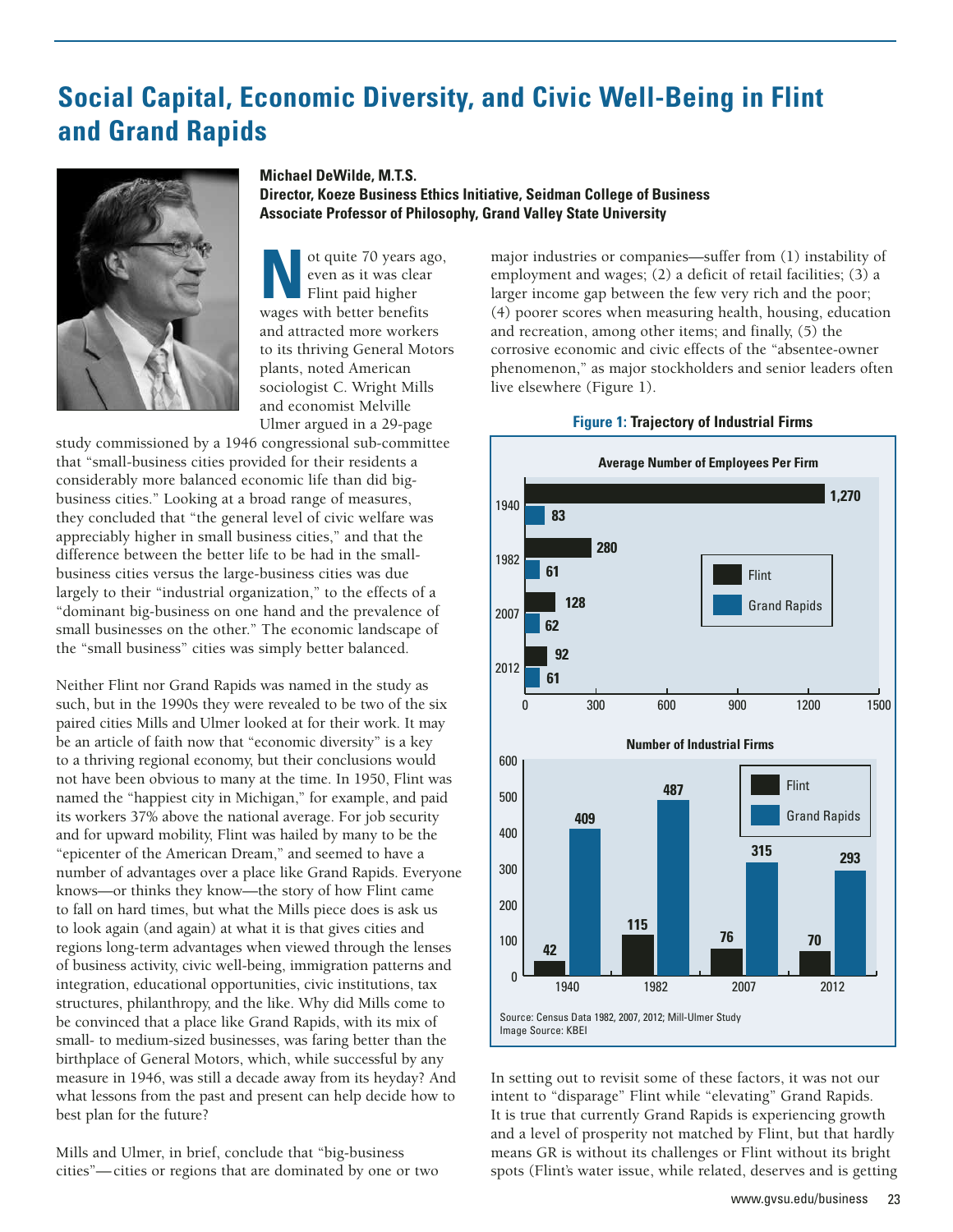its own attention). Our intent is rather to better understand what the factors are that allow for long-term economic and civic prosperity, which of those factors may be unique to a given region, and which may be transferrable.

There is first, though, a fundamental chicken-and-egg situation behind some of the inquiries already raised, and it is the question of where *social capital* comes from and the role it plays in economic development and diversity. Mills and Ulmer did not take up this question explicitly in their study (though it seems implied) since the term "social capital" doesn't really appear in widespread usage until the 1960s. Social capital refers to social connectedness, to what the social psychologist Jonathan Haidt describes as "the social ties among individuals and the norms of reciprocity and trustworthiness that arise from those ties." Harvard sociologist Robert Putnam, who as much as anyone thrust social capital into the foreground in his book, *Bowling Alone,* goes on to say that social capital is "the informal ties to family, friends, neighbors and acquaintances and involvement in civic associations, religious institutions, volunteer activities and so on." It is critically important, he writes, because "social capital has repeatedly been shown to be a strong predictor of well-being both for individuals and for communities…social networks have powerful effects on health, happiness, and educational and economic success…"

Because the Mills study does not refer to social capital directly but rather the effects of it, it may appear that on the surface, the study sides with those economists who would generally say that social virtues like honesty, prudence, and industriousness *spring from* repeated interactions in a commercial society. Or, in Marx's terms, that the economic substructure produces the cultural superstructure economic relations come first. There is some good social science research on, for example, what happens to and within families and the institution of marriage when decent jobs disappear, suggesting there is merit to this claim that, in fact, economic organization comes first and determines social relations. On the other side, though, is the argument made by Max Weber and those influenced by him that is just the opposite of Marx, i.e., it is actually the culture that produces the economic structures. In Weber's case, he was looking at the moral values generated and embraced by Puritanism as part of the legacy of the Protestant Reformation. As historian and *The End of History* author Francis Fukuyama states it, what Weber sees is that virtues like honesty and reciprocity were mandated by religious teaching to be practiced well beyond the family *as a matter of moral norms,* not economic self-interest, and it is those practices that ultimately led to what we know as modern capitalism—a hugely consequential "side effect."

One of the reasons the above discussion matters is that the evidence, to echo Putnam, is now overwhelming that the presence or absence of social capital in—or even within particular parts of—a region makes a huge difference in how

people in the region, especially young people, fare in life. For most of those young people, the presence of shared, informal norms that produce trust, cooperation, and mutual benefit lead to mentoring relationships (very often outside the family); these relationships have a direct bearing on their ultimate economic well-being as well as on the richness and density of their social networks, and, therefore, on their own ability to generate social capital for others. So, very often these days when people—businesspersons, government officials, academics, agency directors, etc.—ask what is to be done to address our pressing social concerns, they are asking the question of building or extending social capital.

If the Weberians are right and social capital comes first, where does it come from specifically? We can report that 90% of the business leaders we interviewed in West Michigan spoke, unprompted (though occasionally apologetically), about religion as the source for much of what was "uniquely good" about living in and doing business in the region. There was an understanding that, as one person put it, "maybe West Michigan isn't for everybody and maybe that isn't a bad thing." What he meant was that it was alright with him that people self-selected to be here on the basis of shared values with roots in particular religious traditions. The cultural norms that expressed themselves in West Michigan because of those traditions were responsible, to some large degree, for our economic and civic success. This was a widely shared view, even if put more inclusively in other interviews. And there is a shared concern that as religion qua religion becomes less important to younger generations, much of what is uniquely good about the Grand Rapids area will ultimately be lost—work ethic, fair dealings without the added cost of legal oversight, stewardship, philanthropic spirit, and so on. Eighty percent of those same business leaders expressed this concern. As one CEO lamented, "The values that made West Michigan successful are in decline." Interestingly, in his new book, *Our Kids,* Robert Putnam echoes this observation, citing declining church attendance and the diminished community role of churches as a factor in our collective decreasing social capital (affecting us all, but disproportionally hitting poor communities). The evidence suggests conservatives and fair-minded liberals are right to point out that there is a connection between religion and social capital (i.e., religious traditions are *one* source of social capital, an important though sometimes ambiguous one given temptations to exclusivity), but as formal religious institutions become less important to Americans, the question for many becomes: what might take those institutions' places as it relates to the formation and extension of social capital? What sorts of civicminded and value-laden communities have arisen or will arise as substitutes? While many others might applaud the end of the parochialism associated with a church-centered region, what will be the source of resistance to pure "market morality?" There was no clear consensus on this yet.

Based on our conversations, research, and observations, we offer the following as topics for conversation and further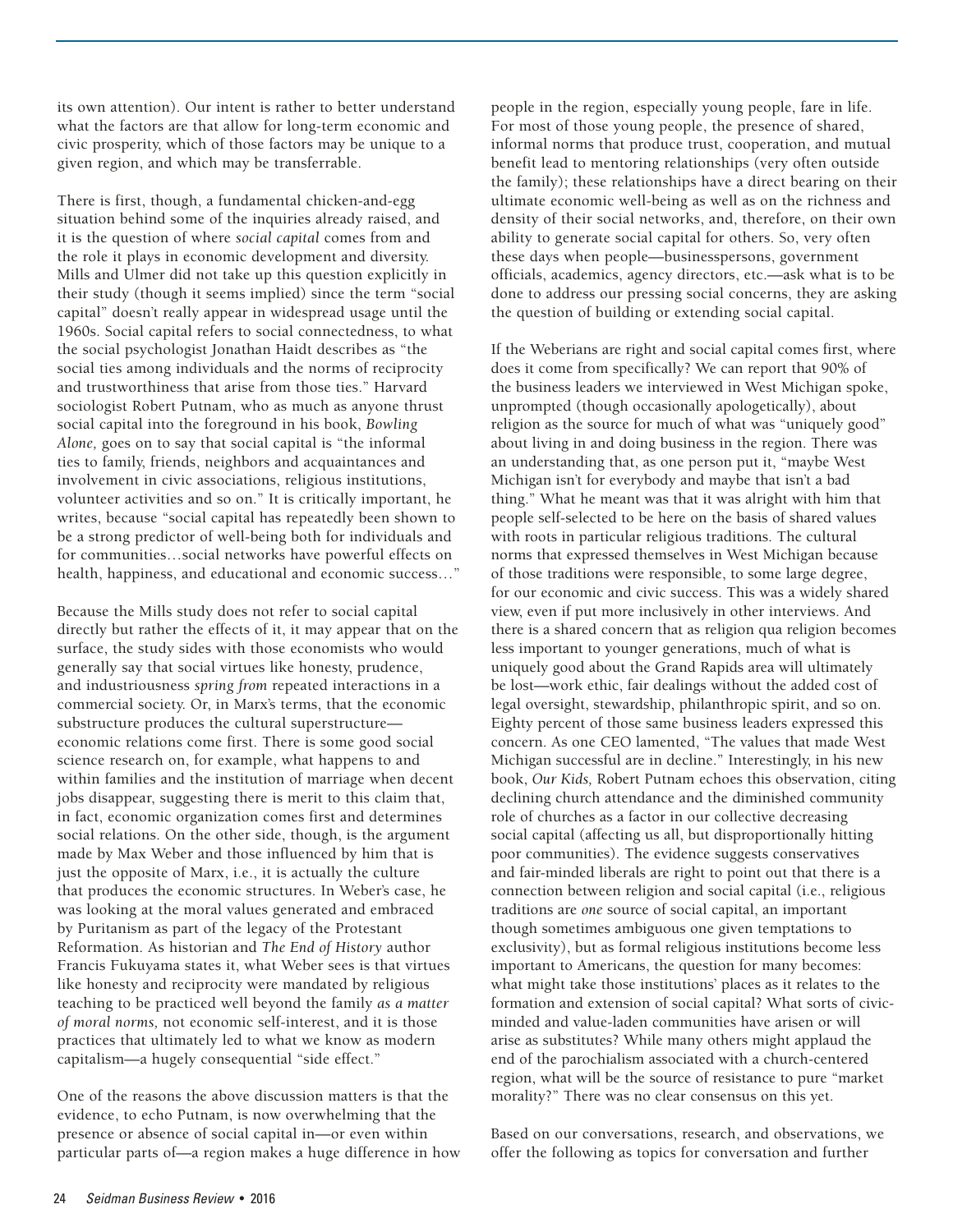research as the two regions consider social capital, economic diversity, and civic well-being. We cannot cover here all of the evidence as to why we find these among the most compelling topics (the evidence will be presented in a longer article in the coming year), but each section does highlight some reasons for why these float to the top of the list.

## **Entrepreneurship and Immigration**

The importance of entrepreneurship cannot be overstated for regional advantage, and yet in our cities, even though both have strong entrepreneurial roots, aspects of this have been overlooked. Flint's entrepreneurs became largely subsumed into GM's vertical structure as that city became a "one-industry" town, diminishing the prospects that entrepreneurship would continue to flourish. Grand Rapids' small business culture allowed for more horizontal organization, where businesses both cooperated and competed, driving innovation and continued entrepreneurship (and wealth creation as they traded with one another). For the future, however, even though both cities have laudable programs seeking to encourage local entrepreneurship, historical and present research shows that immigration plays a key role in any region that seeks to start and sustain new businesses.

Foreign immigrants (Poles, Germans, the Dutch especially, and now Hispanics, in the case of Grand Rapids) played a major role in shaping both the culture and economy. Flint had an "immigration" pattern over the past 80 years that was often as not internal as workers came from the South or other parts of the Midwest to take factory jobs. For the future, both regions will be looking to develop and attract that self-same entrepreneurial spirit. There continues to be conversation in Flint about (1) whether to try and develop that entrepreneurial spirit internally with those who are there while recognizing that Flint's population growth as a region is basically done, or (2) to attempt to attract domestic and foreign investment to the region. It is clear that Grand Rapids is looking to attract talent as part of its growth strategy and to fulfill professional needs it will not be able to fill otherwise [\(Start Garden](http://startgarden.com) and [Talent 2025](http://talent2025.org) serve as just two agents of all kinds of capital in this regard, as do other efforts). Policies and attitudes towards immigration and immigrants, and their role in the business community, will be a challenge going forward that neither community can afford to ignore. Immigrants, to take just one example, represent only 13% of the U.S. population, yet they start 28% of all new businesses, employing close to 5 million people nation-wide.

## **Two Middle Classes?**

Both large multi-national corporations and small- to medium-sized, privately-held firms have helped, and continue to help, employees reach the vaunted "middle class." However, Mills correctly intuited that in the former case, employees (workers and managers) could be considered the "dependent" middle class (dependent because they are subject to forces beyond their control and have very little recourse), while the latter businesses tended to produce an "independent" middle class, one that was not only mobile because of their wider range of talents and work experiences in smaller firms, but also much more likely to be civically engaged, and, therefore, possessed of a social capital network that helped them and their families survive tough times. Prof. Gerald Davis' work on "Re-imagining [American Corporations"](http://www.ssc.wisc.edu/~wright/ASA/Davis%20Real%20Utopia%20Essay%20--%20reimagining%20the%20corporation.pdf) speaks to what will happen if workers continue to rely on large businesses rather than developing the skills that allow for a more "independent" and "entrepreneurial" way of life.

## **Shared Values**

A "shared sense of values" needs to find formal and informal ways to be communicated to future leaders and workers. In the case of Grand Rapids, both the protestant churches (especially those in the Dutch Reformed tradition) and the Catholic Church played no small part in how leaders and workers came to see their obligations to others. Per capita giving in West Michigan ranks near the top when compared with other regions in the U.S., and the adage that "to whom much is given, much is expected" is no mere cliché here. The long history and preponderance of privately-held and family-held businesses leaves Grand Rapids open to charges of paternalism (which some persuasively argue is, in fact, a good thing), but it has also meant that employees have some good reason to think of themselves as "part of the family," and to expect that their employment is more than simply a contractual agreement. Various GM officials are on record over the years suggesting they "owe" Flint nothing, even in the face of a rich history and shared loyalty there. Whether one ultimately lays the blame for Flint's challenges at the feet of global capitalism, the unions, bad management decisions, or some combination of those and more, it is clear that the kind of adversarial relationships that characterized Flint even in its good days are less evident in Grand Rapids. But if Flint was once, by way of GM, the exemplar of the shared values that make up the American Dream (industriousness, opportunity, ambition, etc.), which institutions or businesses are most likely to help it replicate that period of success? In our conversations with the Crim Foundation, the C.S. Mott Foundation, and the Genesys System, among others, they articulated possibilities for the region that are backed up by another trait of the American Dream: undying optimism.

## **Racial Inequalities**

Race relations and standing have come to play a much larger role in both places since Mills' time. He does not consider it, and when you look at the racial makeup of the cities in 1946, you can see why—the percentages are small. That is not so now, and in the growth of the African-American community and their economic fate, one sees mirrored the problem of race relations. The black community in both places falls behind the white in almost all measures, but at least in Flint there is a conversation about this. African-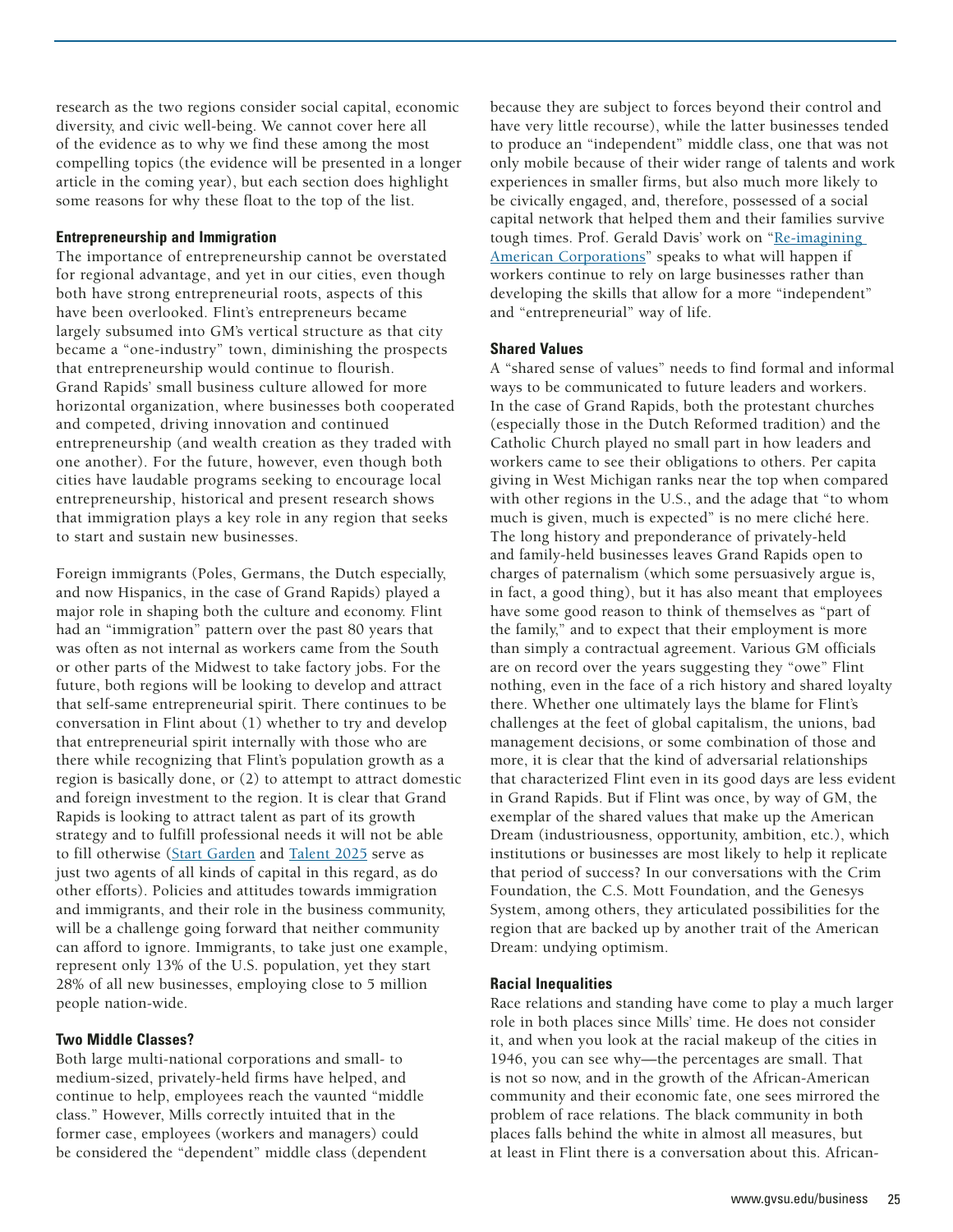

## **Figure 2: 2013 Per Capita Income by Race**

Americans hold prominent positions and are at the forefront of helping guide the policies and plans to put Flint back on track [\(Flint's Master Plan](http://www.imagineflint.com)). In GR, though they make up 21% of the population, the black community is largely still segregated, and there are relatively few prominent black leaders *recognized as such* city-wide (see Fig. 2).

Integration, for all its attendant emotional issues, actually was proving itself to be a real vehicle for black upward mobility in the 1980s and '90s before it was effectively abandoned (black students who were part of integration closed the "test gap" between themselves and white students by as much as 40% in those years, for example, with no decrease in scores for white students). It deserves another look (see the work of renowned economist [Raj Chetty](http://http://www.equality-of-opportunity.org) in making this point).

#### **Education**

The role schools and universities play in both regions has to be more closely examined. Most of the long-term successful regions in the country have access to a major university (or several). These are typically research universities that provide intellectual capital, innovative research, an educated workforce, and programming to the larger community, particularly in the arts. In thinking about the future, both places have a challenge in this regard. While Flint is rightfully proud of its 30,000 students, and boasts both one of the best technical universities in the state (Kettering) and ties to the University of Michigan through UM-Flint, parties with whom I spoke did think that the educational institutions were "*in* Flint, but not always necessarily *of* it."

As community partners looking to work together to rebuild Flint, the universities were not yet as fully engaged as they might be. Contrast that sentiment with the [Crim Fitness](http://crim.org) [Foundation's](http://crim.org) work with local schools. Grand Rapids has Grand Valley State University as its major educational institution (25,000 students), with the well-regarded additions of Calvin College, Aquinas College, the Grand Rapids Community College, and various Centers from Michigan State University located there as well, including its College of Human Medicine. GVSU should be considered the major player by way of providing the capital spoken of above, but as a young institution, it has yet to install itself in the community in ways that fulfill all the requirements of a university that drive innovation in the region. In both cases, community, business, and education leaders probably need to develop and share more ideas about how the universities can contribute the capital needed to stimulate growth, in Flint's case, and sustain growth, in the case of Grand Rapids. Service-learning programs, in which qualified university students provide a wide array of services to local communities, have proven to be one very effective way to enhance social capital for all parties involved.

## **Criminal Justice Reform**

The pendulum seems to be swinging back from the purely punitive approach taken by the criminal justice system over the past few decades. Both cities, like the State itself, suffer from too many resources going toward jails, prisons, parole, and lost economic opportunities. A concerted effort to reform sentencing and to educate returning inmates has also shown itself to contribute to civic well-being. The Koeze Business Ethics Initiative, with the help of Fred Keller and Cascade Engineering, runs courses in area prisons in one attempt to push these reforms through.